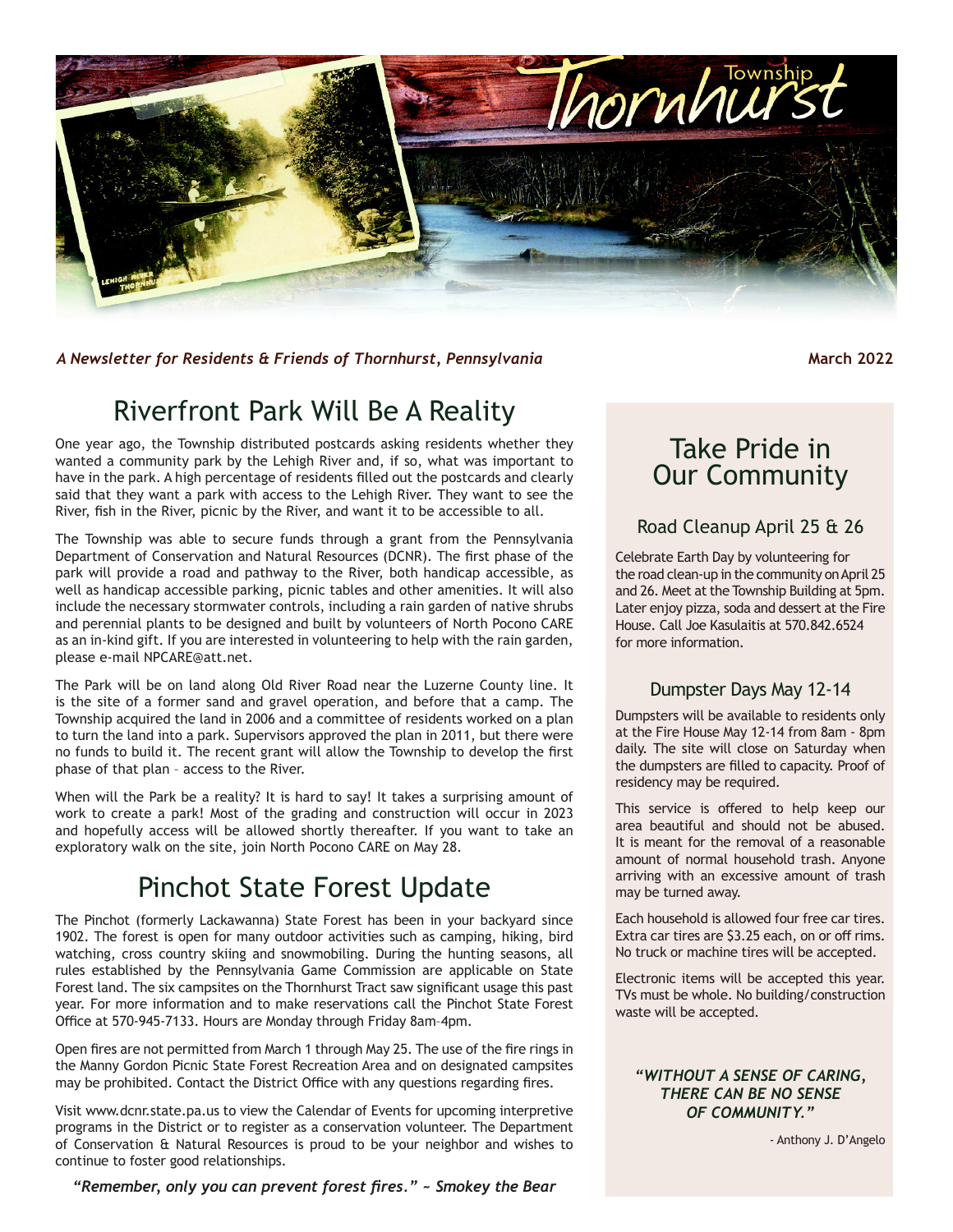#### **Thornhurst Township**

**356 Old River Road Thornhurst, PA 18424** *Email: Thornhurst356@gmail.com www.ThornhurstTwp.com*

*Join us on Facebook @ Thornhurst Township*

#### **TOWNSHIP OFFICIALS**

| Supervisors<br>Elaine Evans, Chair<br>Scott Jordan<br><b>Charles Stout</b>                                                          | 570.842.7032<br>570.983.8682<br>570.842.4303 |  |
|-------------------------------------------------------------------------------------------------------------------------------------|----------------------------------------------|--|
| Roadmaster<br>Scott Jordan                                                                                                          | 570.983.8682                                 |  |
| Secretary/Treasurer<br>Kim Grab                                                                                                     | 570.842.4273                                 |  |
| Real Estate Tax Collector<br>Tammara Berry                                                                                          | 570.472.2266                                 |  |
| <b>Wage Tax Collector</b><br>Berkheimer Agency                                                                                      | 866.701.7206                                 |  |
| Sewage Enforcement Officer<br><b>Will Evans</b>                                                                                     | 570.842.7032                                 |  |
| Zoning & Code Enforcement Officer<br>George Stefanski                                                                               | 570.290.0996                                 |  |
| <b>Building Inspector</b><br><b>Building Inspector Underwriters</b><br>George Stefanski                                             | 570.290.0996                                 |  |
| Constable<br>Jeffrey LeClair                                                                                                        | 570.650.1122                                 |  |
| Auditors<br>Michelle Jordan<br>Ron Mateyka<br><b>Candice Dibble</b>                                                                 |                                              |  |
| <b>Planning Commission</b><br>Will Evans, Chair<br>Bonnie Smith, Vice-Chair<br>Frank Repholz, Jr.<br>David Berry<br>Patricia Wincek | 570.842.7032<br>570.472.3274                 |  |
| Zoning Hearing Board<br>Joseph Kasulaitis, Chair<br>Donald Wombacker<br><b>Bob Hayward</b>                                          | 570.842.6524                                 |  |
| <b>Emergency Management Coordinator</b><br>Scott Jordan                                                                             | 570.983.8682                                 |  |
| Newsletter & Website Editor<br><b>Chris Carroll</b>                                                                                 | 570.575.3028                                 |  |

*Annual Newsletter Info. Deadline: February 1st Submit items to: Thornhurst356@gmail.com*

#### **A Message from the Thornhurst Township Board of Supervisors**

In addition to COVID delaying many aspects of life, it has impacted the church project. We have grants and commiitted Township funds, but supply problems and inflation created new issues. Bids initially received were five and six times more than the original estimates due to the increased cost of building materials. In order to move forward in a responsible manner, we needed to change our approach. We are working with our engineering firm to establish plans addressing the project in phases. We are reissuing the bid request that reflects the new approach. Drew Wagner, Thornhurst Volunteer Fire Co. Chief and an engineer by profession, has assisted the Township with the initial grant request and again with extension requests. His assistance has been critical to this project.

Our spring cleanup is scheduled again for this year and the details are in this publication. Please consider clearing your property of unused or broken items and take advantage of this opportunity to dispose of them. Your cooperation with the workers at the dumpsters is key to the Township continuing to offer this service.

A major change for the better is that North Pocono CARE organization has volunteered to oversee the park project. You will find details in this newsletter. This is an important step to ensure the longevity of the project and making the resources available to the community for years to come.

The Board has passed a Short-Term Rental Ordinance. If you are considering renting your home on a short-term basis, it is critical to familiarize yourself with the requirements and follow the guidelines. Consult the Zoning Ordinance to verify that you're in a zone that allows short-term rentals. Ordinances are on the website at www.thornhursttwp.com/ordinances/. Also, be sure your septic system is adequate. Note that short-term rentals are not allowed in Thornhurst Country Club Estates or Pine Grove Acres.

## Township Meeting Dates & Times

The Planning Commission meets at 7pm on the first Tuesday of March, May, September and November, with additional meetings as needed. The Board of Supervisors meets at 7:30pm on the second Thursday of each month. Both meetings are held at the Township Building on Old River Road.

Public notices and meeting changes are published in the *Tri-County Independent*. Information about local events and other township news or activities is posted on the bulletin board outside of the building.

## North Pocono Senior Center

The North Pocono Senior Center is closed until further notice. Call 570.843.6485 for more informaiton. The Center is located at 10 Moffat Drive, Covington Township.

## Clothes Closet

The Clothes Closet is sponsored by a mission of the Daleville United Methodist Church. Free clothing is available for men, women and children in Bill's Shopping Plaza next to the laundromat. Donations of new or gently used, clean clothing and shoes will be appreciated and accepted Thursdays and Saturdays from 11am-1pm. Do not leave clothes when no on is there to accept them. For clothing needed in emergency situations, leave a message at 570.842.6776.

## North Pocono Food & Dry Goods Pantry

The NP Food Pantry and Dry Goods Pantry are located in the Shop-Rite Plaza in Daleville behind the ice cream shop. They are both open every Thursday from 11:30am - 1pm. They are also open the first Wednesday of each month from 5-6:30pm. Proof of NP residency is required. For more info, or to determine eligibility for these services, call 570.842.4741.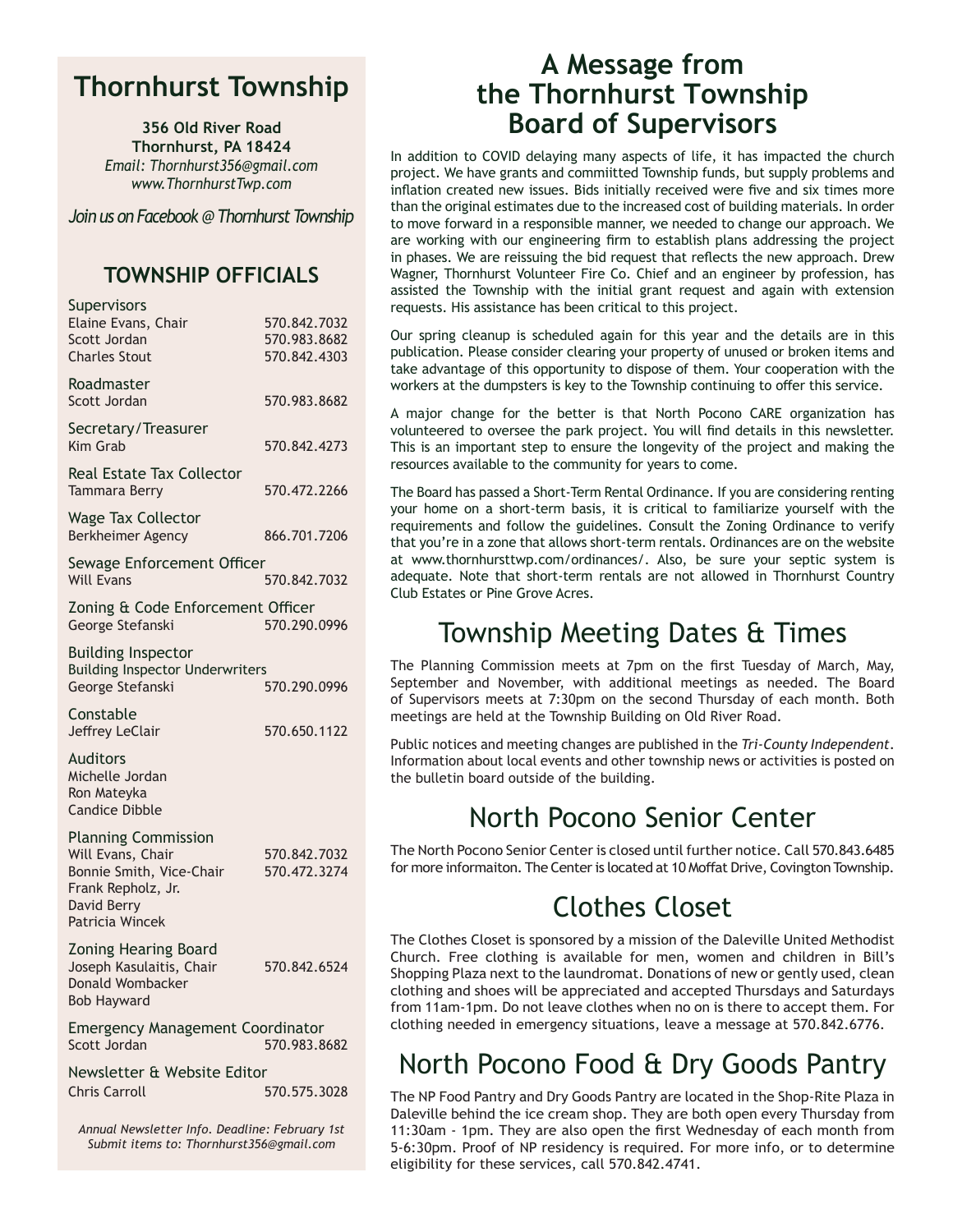## Annual Redneck 4th of July Parade

The 14th Annual Redneck 4th of July Parade will be held on Monday, July 4 at 2pm, beginning at the corner of Pine Grove and Bear Lake Roads, and will continue on Old River Road back to Pine Grove Road. Line up for participants will begin at 1pm on Pine Grove Road. Any reliable mode of transportation is allowable. Floats and costumes are highly encouraged. Show your community spirit!

Township residents and friends have enjoyed participating in and watching such a great community event. In order for this event to continue being held, participants must stay in line at all times. Misbehavior will not be tolerated and offenders will be removed from the parade line. Call Scott Jordan for details at 570.983.8682.

# Thornhurst Historical Committee

The Thornhurst Historical Committee is interested in collecting old photos, postcards, and memorabilia with a goal of perserving as much history as possible about the people and places that shaped the community. Items will find a forever home in the future Thornhurst Historical Center. They can include fliers, programs, souveniers, bar memorabiia, family and business histories, awards, and newspaper clippings. Copies are preferred unless originals do not need to be returned. Call Pat Wincek at 570.842.3353 if you have items or information to share.

# Pine Grove Cemetery News

A clean-up will be held on Sunday, May 22 at 12pm. Please remove all seasonal decorations. Anyone interested in helping with the clean-up, please call Jim Learn at 570.905.0364.

# History of Thornhurst Published

Long-time resident Jim Howley is the author of *Thornhurst and the Upper Lehigh River*, a compilation of stories about early industry in Thornhurst and the surrounding communities along the river. Originally published in 2001, the book is on its third printing and contains additional content, including photos. To purchase the book, contact Jim at 570.842.9412. The cost is \$30.00.

# Lackawanna County Area Agency on Aging

The Area Agency on Aging is an advocate for the rights of older adults and adults with disabilities. The following services are available: Home-delivered Meals, Adult Day Care, In-home Personal Care, Personal Emergency Response Systems, and Chore Services (includes minor renovations to help safeguard people inside their homes). To qualify for In-home Care options, residents must present a need and be financially eligible. Some cases may qualify for partial eligibility. For more information, contact the Area Agency on Aging at 570.963.6740.

## Transportation for Residents with Disabilities

Reduced fare transportation may be available for persons with a disability as defined by the Americans with Disabilities Act, if ages 18-64, and a resident of Lackawanna County. Fare is free for those age 65 and over; ages 18-64 are reduced fare. Applications are available by mail from Lackawanna County Coordinated Transportation System, 800 North/South Road, Scranton, PA 18504, or by calling the office at 570.963.6795.

## North Pocono Public Library

Use your library card or stop in to register for a free library card to check out books, audiobooks, magazines, DVDs, and CDs for children, teens, and adults. The Library is open Monday-Thursday, 9am-7pm, Friday-Saturday 9am-5pm. Free use of computers and Wi-Fi are provided. For more information or to register for programs and special events, call 570.842.4700, visit lclshome.org/north, or search North Pocono Public Library on Facebook, Instagram, Twitter & LinkedIn.

## St. Mark's Roman Catholic Church News

Mass is celebrated Saturdays at 4pm with confessions heard at 3:30pm or upon request. The Mass schedule changes to Saturdays at 4pm and Sundays at 8:30am from Memorial Day through Labor Day. Watch 10:30am Sunday Mass live or view at a later time on the church Facebook page under Videos.

For more information about events or schedules, call 570.472.3061 or email stelimar@ptd.net. Visit www.churchofstelizabethstmark.org.

## Thornhurst United Methodist Church News

Worship Service: Sundays in person at 9am or via Zoom at 11am (call for link)

United Methodist Women group meets the 2nd Wednesday of each month at 7pm

#### *Calendar of Events*

Homemade soups and baked goods are sold every second Saturday of the month.

| March 11        | Chocolate Easter Egg Sale Begins                                |          |
|-----------------|-----------------------------------------------------------------|----------|
| April 9         | Pork 'N' Kraut Dinner                                           | $4-6$ pm |
| June 24<br>& 25 | Rummage Sale                                                    | 9am-4pm  |
| July 30         | Blueberry Festival,<br>Flea Market, Vendors<br>& Food Available | 8am-2pm  |
| Oct.8           | Pork 'N' Kraut Dinner                                           | $4-6$ pm |
| Nov. 26         | Christmas Bazaar<br>Christmas Items & Food                      | 9am-2pm  |

Call 570.842.1434 or 570.842.9350 for info. Rev. Donald DeGroat 570.646.9298 Email: ThornhurstUMC@gmail.com

# The SILVERS Series

The Lackawanna County Elder Justice Multidisciplinary Team works collaboratively to address crosssystem elder justice issues in the County to detect abuse, educate stakeholders, identify system weaknesses in mitigating abuse and share solutions. They provide a monthly education series for older adults, caregivers, and those looking to plan for their own senior years called The SILVERS Series. Topics include isolation, safety, lifelong planning, aging in place, abuse, scams and exploitation.

Events will be held virtually with the hope of moving to an in-person presentation in the coming months. Email ejmdt@ lackawannacounty.org or call 570.963.6740 ext. 1438 for more information.